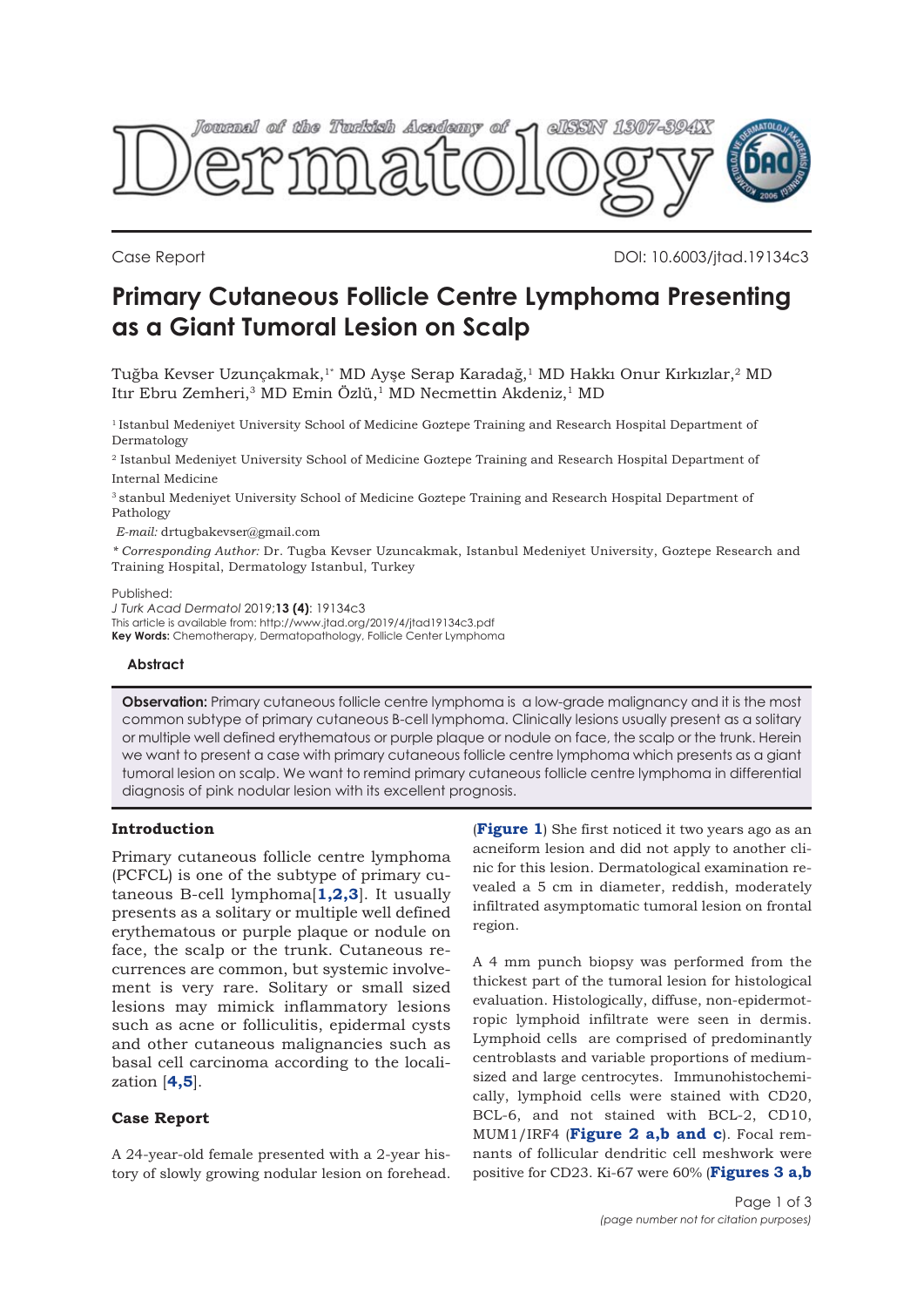<span id="page-1-0"></span>*J Turk Acad Dermato*l 2019; **13(4)**: 19134c3. http://www.jtad.org/2019/4/jtad19134c3.pdf





**Figure 1.** 5 cm pink tumoral lesion on frontal region **Figures 2 a,b and c. a**. Diffuse lymphoid infiltrate in dermis **b**. Sparing the sub-epidermal "Grenz zone **c.** Lymphoid cells comprised of predominantly centroblasts and variable proportions of centrocytes

**and c**). Her systemic scanning for metastasis revealed local involvement in jugular lymph nodes. No other lesion was detected in systemic scanning with PET-CT. Her laboratory tests were also normal. She was consultated to Haematology department and multiagent chemotherapy including cycylophosphamide, doxorubicin (hydroxydaunomycin),vincristine and predn isolone (CHOP) was initiated. After 3rd session her lesions were markedly regressed. After 6th session total clea-



**Figures 3a,b, and c. a.**CD20 positive Lymphoid ceİls stained with bcl6,**b.** not stained with bcl2, **c.** Ki67 were 60% **d.** follicular dendritic cell meshwork stained with CD<sub>23</sub>

rance was detected clinically. She is still in remission without any recurrence for 2 years also no agrreveation was detected during her pregnancy after first year of chemotherapy (**Figure 4**).

# **Discussion**

Primary cutaneous follicle centre lymphoma (PCFCL), a low-grade malignancy, is the most common subtype of primary cutaneous B-cell



**Figure 4.** Excellent response to multiagent chemotherapy